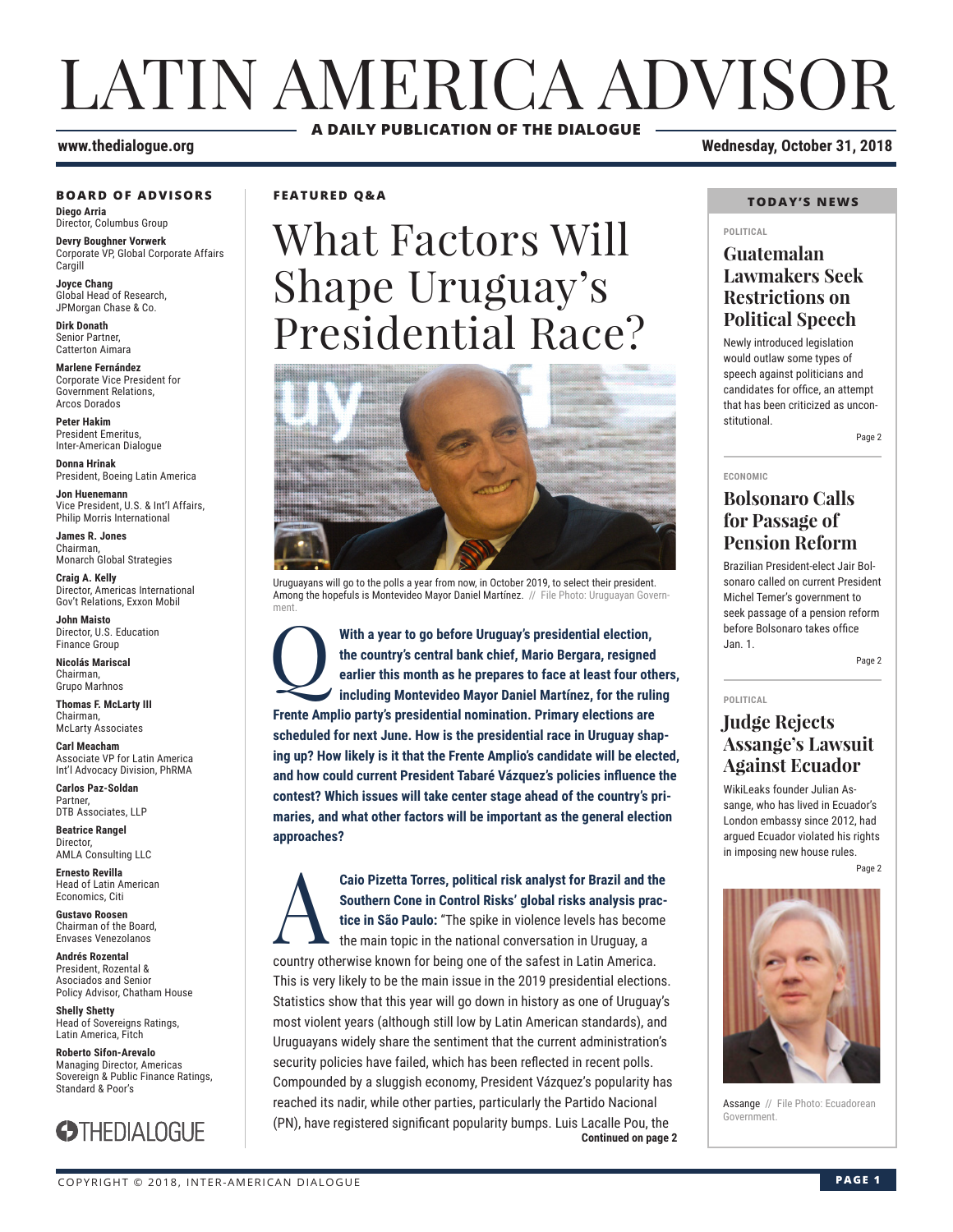### **POLITICAL NEWS**

# Lawmakers Seek to Outlaw Some Speech in Guatemala

A group of Guatemalan lawmakers has introduced a measure that would outlaw some kinds of political speech in the country, a move critics have blasted as an unconstitutional attempt to stifle free speech, Diario de los Altos reported Tuesday. The measure, sponsored by five members of Congress, would allow for jail sentences of two to three years against individuals convicted of some types of criticism against elected officials and candidates. The measure would target "those who make acts of pressure, persecution and harassment" against politicians "in any medium of diffusion and/or on digital platforms, with the end of impeding the exercise of their political rights," the Associated Press reported. A supporter of the measure, lawmaker Eva Monte said the legislation is an effort to fight defamation and denied that it was an effort to crack down on free speech. "This will serve to punish, for example, when a candidate or politician is linked to cases of corruption but in reality is not being investigated or accused," she said, the AP reported. "That would be a kind of coercion and should be punished." Monte, a supporter of President Jimmy Morales, added, "This also seeks to protect lawmakers, the vice president and the president." Morales has been accused of taking illegal campaign contributions, an accusation that he denies. Congress has rejected efforts to strip him of his immunity from prosecution. Human rights prosecutor Jordán Rodas criticized the legislation as unconstitutional. "It goes against the free expression of thought," said Rodas. "Politicians should mind their actions to avoid criticism." A congressional commission is expected to analyze the bill's constitutionality before it can go to the full Congress for consideration.

### **ECONOMIC NEWS**

# Brazil's Bolsonaro Calls on Gov't to Push Pension Reform

Brazilian President-elect Jair Bolsonaro on Tuesday called on the current administration to revisit the stalled overhaul of the pension system before he takes office on Jan. 1, The Wall Street Journal reported. Bolsonaro, who won 55 percent of the vote against Workers' Party candidate Fernando Haddad in Sunday's

### **FEATURED Q&A / Continued from page 1**

PN's prospective presidential candidate (the party has not conducted its primaries yet) has been looking to capitalize on the deterioration of the security environment and recently presented a campaign platform promising tougher enforcement, which will likely be popular with the electorate. Unlike previous elections when the Frente Amplio (FA) entered the campaign with a comfortable lead in the polls, next year it will face a tighter race, which is likely to be decided by a runoff vote. The opposition will have its best opportunity in years to win back power. However, while the Vázquez administration frustrated many FA supporters by failing

to keep several of its promises, of which containing violence is only one example, the legacy of its 13 years in power will resonate with voters and boost its chances of winning the runoff."

Francisco Panizza, Uruguayan<br>
professor of Latin American<br>
and comparative politics at the<br>
London School of Economics<br>
and Political Science: "In the Frante America **professor of Latin American and comparative politics at the London School of Economics and Political Science:** "Is the Frente Amplio (FA)'s run of three consecutive electoral victories likely to come to an end when elections take place in Uruguay, a year from now, in October 2019? The FA remains ahead

**Continued on page 4** 

#### **NEWS BRIEFS**

### **Migrants in Caravan Rest in Mexico, Plan to Seek Mass Transportation**

Thousands of Central American migrants traveling across Mexico toward the United States plan to rest at least a day in the southeast city of Juchitán beginning today, hoping to organize mass transport by bus to arrive in Mexico City soon, the Associated Press reported. A second, smaller group of roughly 1,000 migrants is several miles behind in the city of Tapachula. On Monday, Mexico deployed hundreds of police, helicopters and boats to its border with Guatemala to restrict migrants from entering the country illegally, The Hill reported.

### **Judge Rejects Assange's Lawsuit Against Ecuador**

A judge in Ecuador ruled against WikiLeaks founder Julian Assange, who had sued the Ecuadorean government for imposing rules, which he argued violated his "fundamental rights and freedoms," at the country's London embassy, where Assange has taken refuge for the past six years, BBC News reported Tuesday. The judge said the rules, which included requiring Assange to pay for Internet use and clean up after his cat, did not violate his right to asylum. Assange claims Ecuador is seeking to end his asylum.

### **Julius Baer Opening New Office in Mexico**

Private bank Julius Baer is opening a new office in Mexico and is hiring an executive who was formerly with HSBC to run it, International Investment reported Tuesday. Manuel Torroella Velázquez, who spent 12 years as the head of private banking in Mexico at HSBC and most recently worked at Monex Grupo Financiero, will lead the new division. The announcement followed Julius Baer's decision to close its Panama and Peru offices as part of a restructuring plan.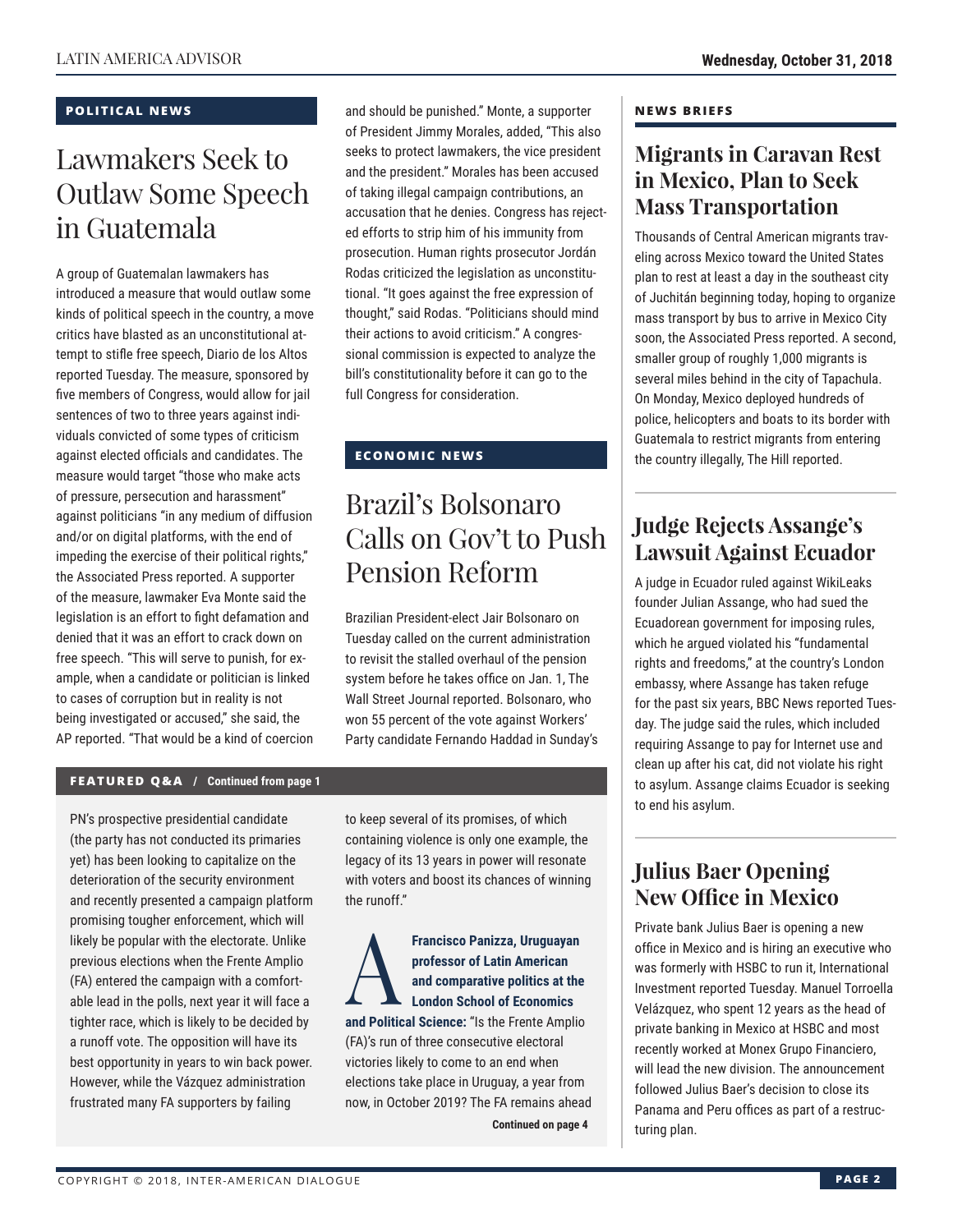runoff, plans to start talks with current President Michel Temer next week in an effort to pass the pension reform plan by the end of the year. "Any step taken now could help us next year," Bolsonaro said in an interview with local station Bandnews TV. Officials in Temer's government said the president-elect's team has not yet contacted them to discuss the pension bill. Brazil has a \$73 billion annual social security deficit. Earlier this week, incoming Economy Minister Paulo Guedes said the reform will be "the most important and quick" measure the new administration will take on in order to cut public spending, Folha de S.Paulo reported.

### **BUSINESS NEWS**

# Brazil Gains Help Boost Profits of Spain's Santander

Santander reported a profit rise for the third quarter on Wednesday, with a strong performance in Brazil offsetting weaknesses in Argentina and the United Kingdom, the Financial Times reported. The Spanish bank registered a net profit of nearly two billion euros, roughly \$2.3 billion, for the July-September period, slightly higher than Refinitiv analysts' expectations of around 1.98 billion euros, CNBC



**Botín** // File Photo: Santander.

reported. Net profit rose 36 percent compared to the same period a year ago, when several one-off charges led to a net profit of some 1.5 billion euros. High inflation in Argentina prompted a capital loss of 169 million euros in the lender's operations in the country. Brazil, which accounts for more than a quarter of Santander's profits, helped turned the loss

## **THE DIALOGUE CONTINUES**

# Should Central America Do More to Curb Migration?

Q**A group of as many as 3,000 Honduran migrants heading to the United States entered Mexico earlier this month, prompting U.S. President Donald Trump to threaten cutting aid to Honduras, Guatemala and El Salvador if authorities in Central America failed to stop the group from moving ahead. In response, the foreign ministry of Honduras urged the country's citizens not to join the group, and Guatemalan authorities detained the migrants' organizer. Why do Central American migrants continue to seek entry into the United States despite Trump's warnings? What are Northern Triangle countries doing to curb migration, and is it enough? How can the United States work with them more effectively to reduce the number of migrants fleeing north?**

Alexandra Délano Alonso,<br>assistant professor and ch<br>global studies and faculty<br>low at the Zolberg Institute **assistant professor and chair of global studies and faculty fellow at the Zolberg Institute on Migration and Mobility at The New School in New York:** "Central American migrants continue to seek entry into the United States mainly because they are fleeing extreme conditions of poverty and violence. They are looking for safety and for opportunities to live and work with dignity. Despite the risks entailed in crossing the border into the United States under heightened conditions of enforcement and the threat of detention and deportation, individuals and families from Honduras, El Salvador and Guatemala weigh this against the reality of unemployment,

around. Net profit there was up by 24 percent in the third quarter compared to the same period last year. In the first nine months of this year, net profits in Latin America's largest economy were up 2 percent to 1.9 billion euros (\$2.2 billion). "In Brazil, Mexico and Spain we are building on the strong momentum we have

underemployment or the threats to their lives if they stay home or in neighboring countries with similar conditions. Moreover, many of them have relatives in the United States, who were born there or arrived in the country decades ago with the support of programs such as Temporary Protected Status offered by the U.S. government during times of war, violence or natural disasters in the region. Trump has threatened to cut aid to these countries if they do not strengthen border controls to prevent groups such as this one to leave the country. This is precisely the moment to consider what kinds of policies and particularly what forms of regional and national development programs are necessary to address the structural causes of migration in Central America, Mexico and the Caribbean. These must be developed through collaborations across countries and across sectors, including the voices of migrants and civil society organizations working with them to create programs that take into account their experiences and onthe-ground knowledge. The goal should be to address the conditions that force people to leave their countries, building toward a future where migration would not be the only choice, but rather one of many opportunities for the individuals and societies involved."

**EDITOR'S NOTE: The comment above is a continuation of t[he Q&A pub](http://www.thedialogue.org/wp-content/uploads/2018/10/LAA181029.pdf)lished in Monday's issue of the Advisor.**

generated in recent quarters," said Ana Botín, Santander's executive chairman, the Financial Times reported. Through September, Brazil was the largest contributor to group earnings with 26 percent of total underlying profit, ahead of Spain and the United Kingdom, the newspaper reported.